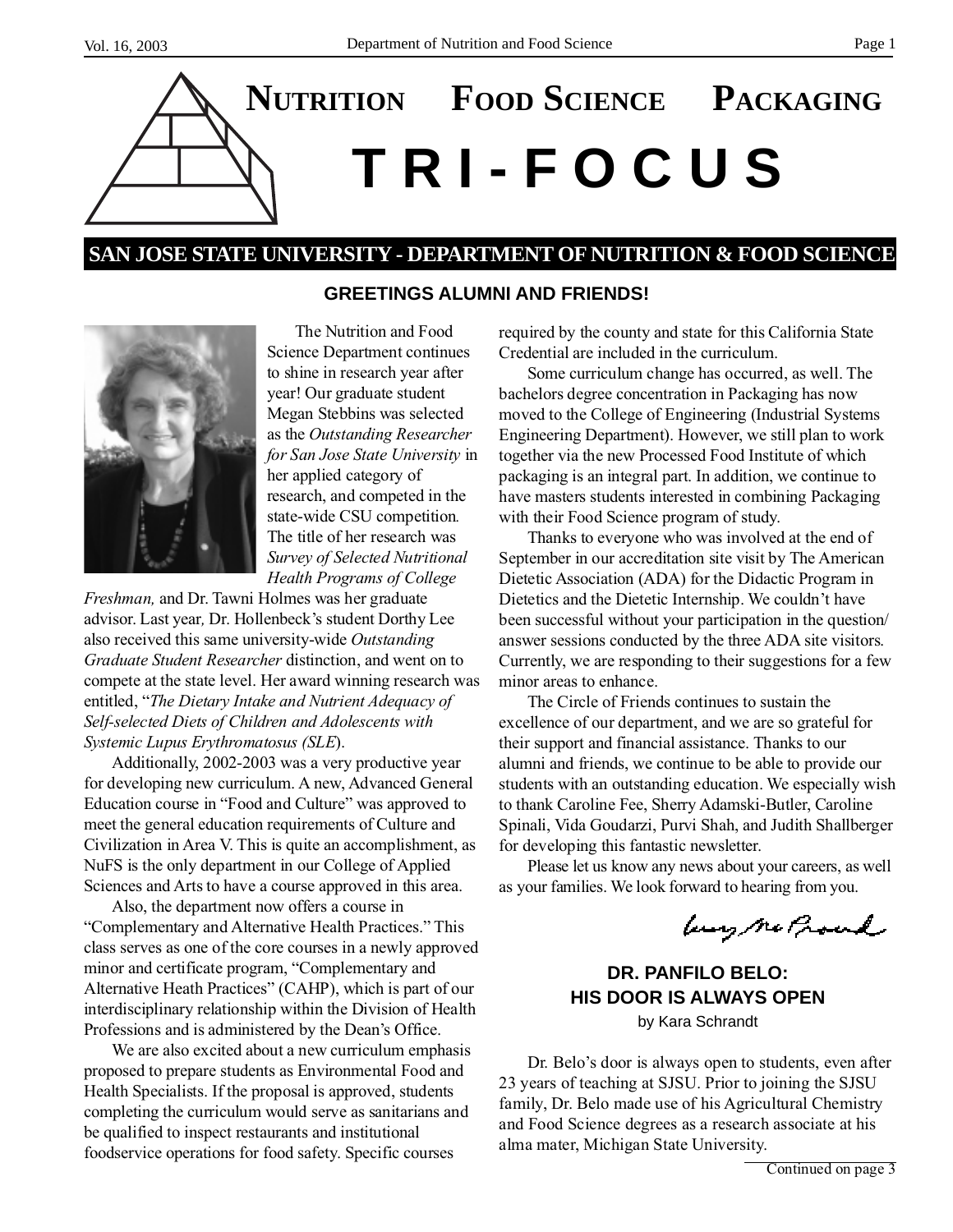# **FACULTY EXCELLENCE: JUST A "FEW" HIGHLIGHTS**

by Purvi Shah

## **Accomplished Authors**

- ✰ Kathryn Sucher's textbook Food and Culture (4th ed.) was coauthored with Pamela Kittler (Department Alumna).
- $\lambda$  Tawni Holmes had 2 articles published, one in the Journal of Nutrition for the Elderly and one in Nutrition Research.

### **Research Presentations**



✰ Claire Hollenbeck and his graduate advisees presented six abstracts at the California Dietetic Association Meeting in April. Three additional abstracts have been accepted for presentation at the annual American Dietetic Association Meeting in October.

# **Grand Grantees**

- ✰ Miriam Saltmarch Perry was awarded a Global Studies Institute Fellowship to examine non-tariff barriers to exporting for California Food Companies.
- ✰ Tawni Holmes received a Zellmer Scholarship Trust Fund Grant from the California Dietetic Association Foundation to do a survey on collaborative efforts throughout the state to fight childhood overweight.
- ✰ Lucy McProud received 2 awards from Cal Pro Net, funding a variety of workshops for child nutrition specialists and school foodservice directors.

# **Leadership and Awards**

- ✰ Miriam Saltmarch Perry was appointed Co-Director of Processed Food Institute (a new institute at SJSU).
- ✰ Tawni Holmes received the NuFS "Outstanding Full-Time Professor" Award.
- ✰ Caroline Fee received the NuFS "Outstanding Part-Time Professor" Award.
- ✰ Kathryn Sucher was honored with the Dean's Outstanding Service Award from the College of Applied Sciences and Arts.

✰ Radesh Palkurshi received the Dean's Outstanding Research Award from the College of Applied Sciences and Arts.

#### **Savvy Speakers**

✰ Kathryn Sucher spoke on "Cross Cultural Nutrition Education" at the National Kidney Foundation annual meeting in Dallas TX.

#### **Faculty Recognitions**

- ✰ Lucy McProud served as Editorial Board member of Journal of Foodservice Research International Journal.
- ✰ Lucy McProud was selected for the California State Advisory Board: Child Nutrition Advisory Council.

#### **NUTRITION IN THE LAND OF SPAM** by Kathleen M. Cahill

Every afternoon last January I found myself navigating through the jungles and typhoon-damaged villages of Guam to reach the University. Here I was, teaching "Science and Hunger" to students from six different Micronesian islands, all gathered together for the unique opportunity of a college education. During my brief stay, I attempted to switch them from regular Spam to Spam Lite, discussed the emergence of vitamin A deficiency and obesity in the islands (as a result of abandoning fish and papayas for white rice and canned meat), and arranged for them to reforest eroding land and deliver food to those displaced by the typhoon as their service learning projects. I walked through beautiful stretches of thick greenery and was invited on a hunt for the invasive yet elusive brown tree snake. Although Guam was ravaged by 180 mph winds two weeks before I arrived, my experiences on this island were wonderful and enriching and the local people gracious and warmhearted. I will carry this memory with me always.

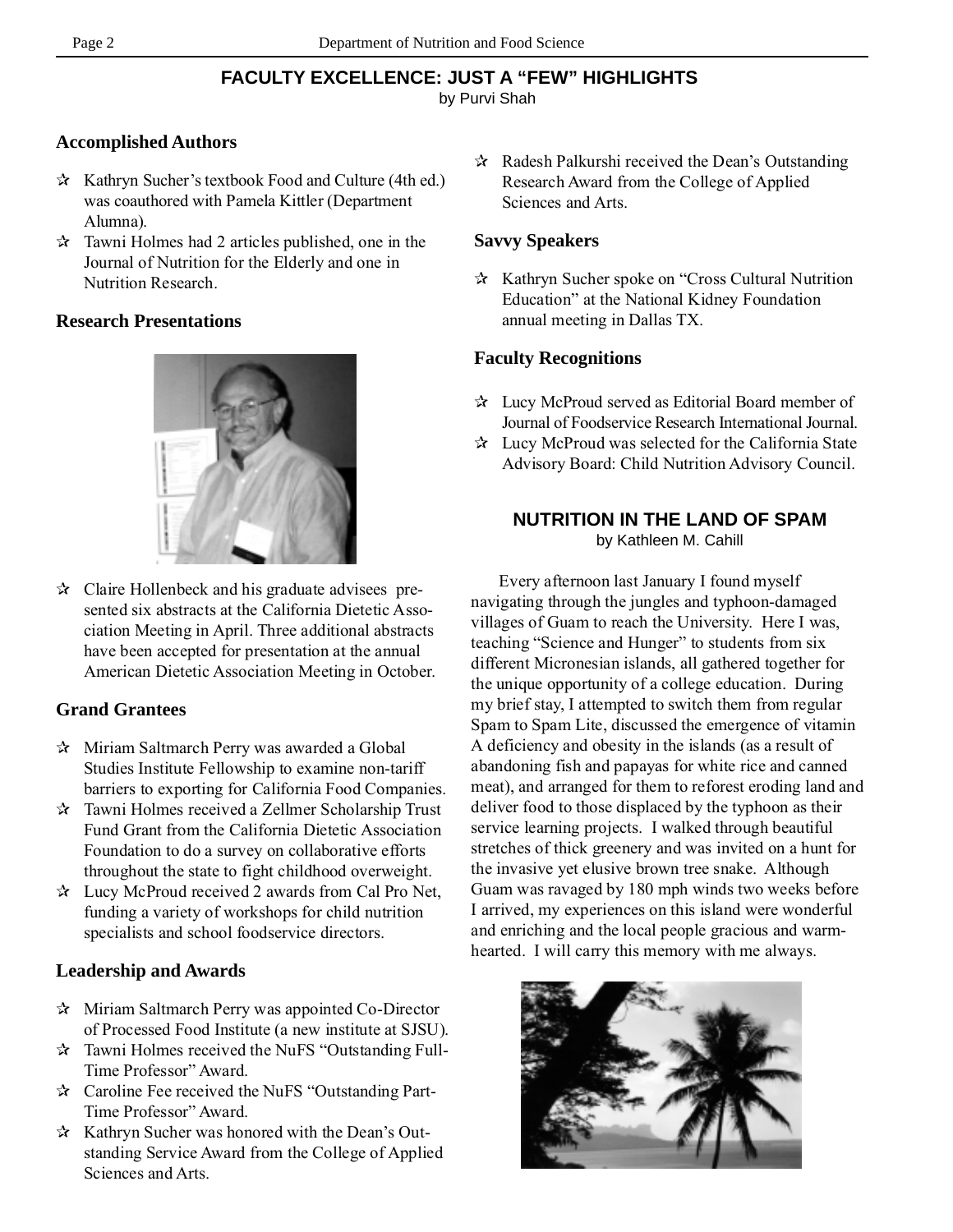

**VAUNDEN I. NELSON 1923-2003**

Vaunden Nelson touched so many lives, during her 31 years of teaching at SJSU in the Department of Home Economics. Her teaching expertise was in home management, consumer economics, research methods, and independent living for the disabled.

Among her many accomplishments, Vaunden was selected as California's Outstanding Home Economics Teacher. She also held leadership positions in the American Home Economics Association and Delta Kappa Gamma Society International, an organization of women educators.

Vaunden retire from SJSU in 1988 as an Emeritus Professor. However, she continued her passion for education, becoming renowned for her expertise in genealogy research. She also continued her dedication to students, becoming a charter member and sustaining supporter of the department's Circle of Friends.

Forever remembered, Vaunden Nelson was, truly, an educator extraordinaire.

#### **In Memory: Maude L. Ashe**

Maude Ashe passed away this year at the age of 95. In 1973 she retired from the Home Economics Department, after teaching for 30 years at SJSU. Among her many accomplishments, she developed a California Foods Class based on the history of various cultural foods in the California population. This original class has evolved into the Cultural Foods Course taught in the evolved into the Cuttural Foods Course taught in the expansion of Dr. Belo and graduate with server who is department today.

#### *Dr. Panfilo Belo* continued from page 1

However, it was his doctoral thesis involving the biochemistry of onion flavor that led him to the food science industry. He worked in Research and Development at McCormick & Co. in Baltimore, developing an onion oil product before relocating to Gilroy, California. Making one last employment change before arriving at SJSU, Dr. Belo conducted research at UC Berkeley, utilizing an NIH grant to study dietary fiber.

In addition to teaching food science classes, Dr. Belo also serves as the department's graduate student coordinator. With 24 newly accepted graduate students this spring, he faces many challenges; however, he truly enjoys interacting with each graduate student one-on-one. Additionally, many graduate students approach Dr. Belo for advice on graduate projects and theses because of his prominence in food science research.

The busy schedule that Dr. Belo endures on campus is well balanced with many leisure activities enjoyed near his Gilroy home. Weekends are filled with gardening, sometimes experimenting with new strains of protein-rich beans. He also enjoys casual tennis games with his friends or when his son, an attorney in Ohio, visits.

Summer vacations are what Dr. Belo really gets excited about. He and his wife are currently planning a trip to his favorite place – Hawaii (the specific island is yet to be determined). However, no summer is complete without a driving trip within the United States. One recent tour included routes through Las Vegas and Sedona to visit his daughter, a doctoral student of medical anthropology, in Dallas.

Dr. Belo is committed to exploring new and exciting interests and endeavors, whether in or out of the classroom. We are privileged to learn from his experiences and honored to have him as a teacher, advisor, coordinator, committee member, colleague, and friend.



Congratulations.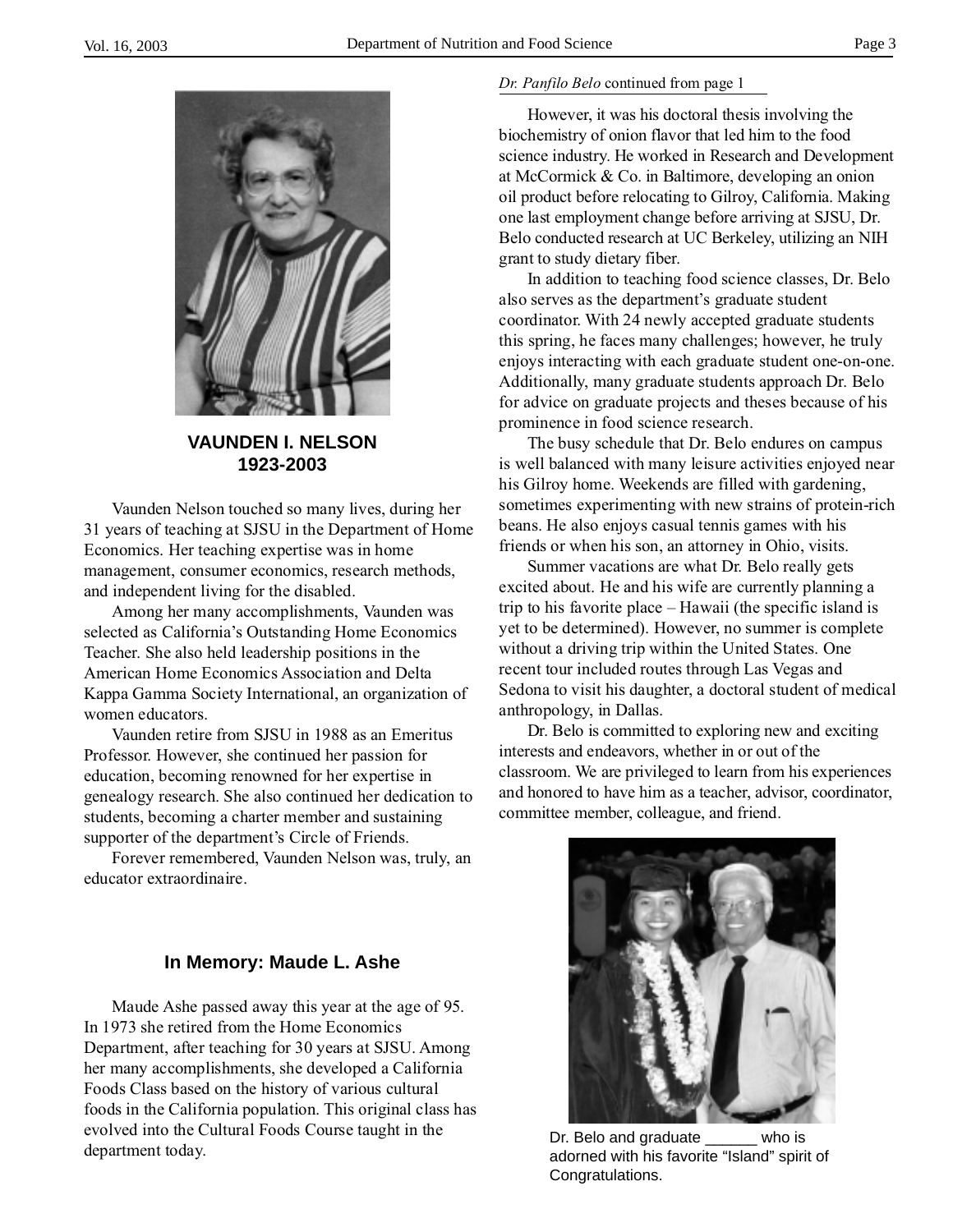#### **ALUMNI SIGHTINGS**

From distant continents, we have news: **Donielle German, BS'97** has spent the last two years as a Peace Corps Volunteer in Haiti, working in a small, rural health clinic providing health education and nursing assistance. Upon her return to the US, she plans to return to school to pursue a degree in nursing and public health.

**Antonella Dewell, MS'01** has recently returned from a year's world tour with her husband, where among her many delights was a visit to her native Italy. Speaking of Italy, **Jane Harmer, MA'77** also went there on a fabulous trip this spring with her husband Geoff, then returned just in time to meet with Emeritus Professor Elveda Smith to select the Circle of Friends Scholarship Award Recipients for this year.

From our own US shores, **Jean Frankenburg Mulreany, BA'7**6 owner and CEO of the Carson Valley Inn/Casino, reports that 2 of her 4 children are now attending University of Nevada-Reno. **Cindy Hank Morus, BA'79**, a certified financial recovery counselor based in Hood River OR and President of Phelps Creek Financial Counseling, writes that she loves her work helping individuals, couples, and small businesses with money management.

**Theresa Sanchez, BS'84** sends news from Sacramento. She is returning to school to seek a MSW degree at Sacramento State University. She then plans to get her LCSW and blend that with her RD to do some part time counseling after she retires from the California Department of Social Services. **Dawn Gomes Sibert, BS'91** who lives in Stockton announced the birth of her son, Orion, born March 12; he was advertised as a major "cutie."

Right in our own backyard: San Jose Peninsula District (SJPD) of the California Dietetic Association is teaming with alumni who provide leadership including: President **Marty Wilson, MS' 98**; Treasurer **Mary Foley, MS'99**; Membership Chair **Shelly Wingert, MS'\_\_**; Nomination Committee Chair **Pat Schaaf, MS' 84** and her Committee Members **Erin Stenger, MS'00** and **Sarah Viaggi, BS'85**; Legislative Co Chair **Kimberly Whelan, BS'02** ; and Trends Education Workshop Chair **Marguerite Giuliano, BS'03**.

At this year's Trends Education Workshop, none other than our very own **Pat Schaaf, MS' 84** was a keynote speaker. Her presentations focused on her expertise in the area of lifestyle change as the primary prevention to decrease the risk of Type 2 diabetes. Pat was also honored this year as the recipient of the California Dietetic Association "Award for Excellence in Clinical Nutrition."

The September SJPD meeting was an alumni extravaganza. This yearly meeting features the NuFS graduate student and dietetic intern projects displayed on posters for viewing at the event. Among the alums seen enjoying these outstanding posters were; **Julie Ashbaugh, MS '02**; **James Burke, MS'02**; **Mary Foley, MS'99**;

**Dorthy Lee, MS'02**; **Gilah Katz, MS'02**; **Sarah Viaggi, BS'85**; and **Darcy Becker, BS'96**. Following the Poster session **Stephanie Brooks, MS'96** gave an outstanding presentation on Medical Nutrition Therapy Reimbursement. Stephanie was also honored this year with the California Dietetic Association "Award for Excellence in Private Practice, Business, and Communications."

Rounding out our alumni news: **Laurie Becker, BS' 96**, Executive Director at ARV Assisted Living in San Jose, reports that she loves her job; Laurie credits her first experience as a dietetic intern working in food service as opening the door to this dream job. **Phyllis Simpkins, BA'46** was honored at the 25th Anniversary Celebration of the SJSU Phyllis F. Simpkins International House. Over 150 guests (mostly alumni of the International House) shared this glorious event.

**Pamela Kittler, MS'83** recently completed the 4th edition of her extraordinary text book, "Food and Culture" and continues to be the preeminent expert in cultural nutrition. **Eileen Mackusick, MS'94** continues to teach Advanced Clinical Nutrition for the department in addition to working as Chief Clinical Dietitian at Watsonville Community Hospital. However, she says her greatest responsibility and joy is being Mom to "Bob" (her English bulldog).

**Caroline Spinali, MS'03** gave the best presentation of her life. She was scheduled to give a speech as the outstanding masters graduate at this year's convocation on May 24. However, Adrian, her new baby son, decided to make his appearance during the same time. Guess which presentation took precedence?

We have come to a close of our sightings for this year. However, whether near or far, please send us YOUR news.

#### **HELEN DEMARCO RECEIVES "GOLD" AWARD**



Dean Ego and Helen DeMarco, pure GOLD

Helen Demarco, MS'96 was selected as The Graduate of the Last Decade (GOLD), representing the SJSU College of Applied Sciences and Arts. She was presented with her honorary award medallion at the Annual SJSU Tower Award Dinner in April.

Helen is also a registered dietitian and taught for many years in her specialized area of

sports nutrition for our NuFS Department. Currently, Helen is the Sports Nutritionist for the Athletics Department at UC Berkeley. Congratulations Helen for bringing home the GOLD!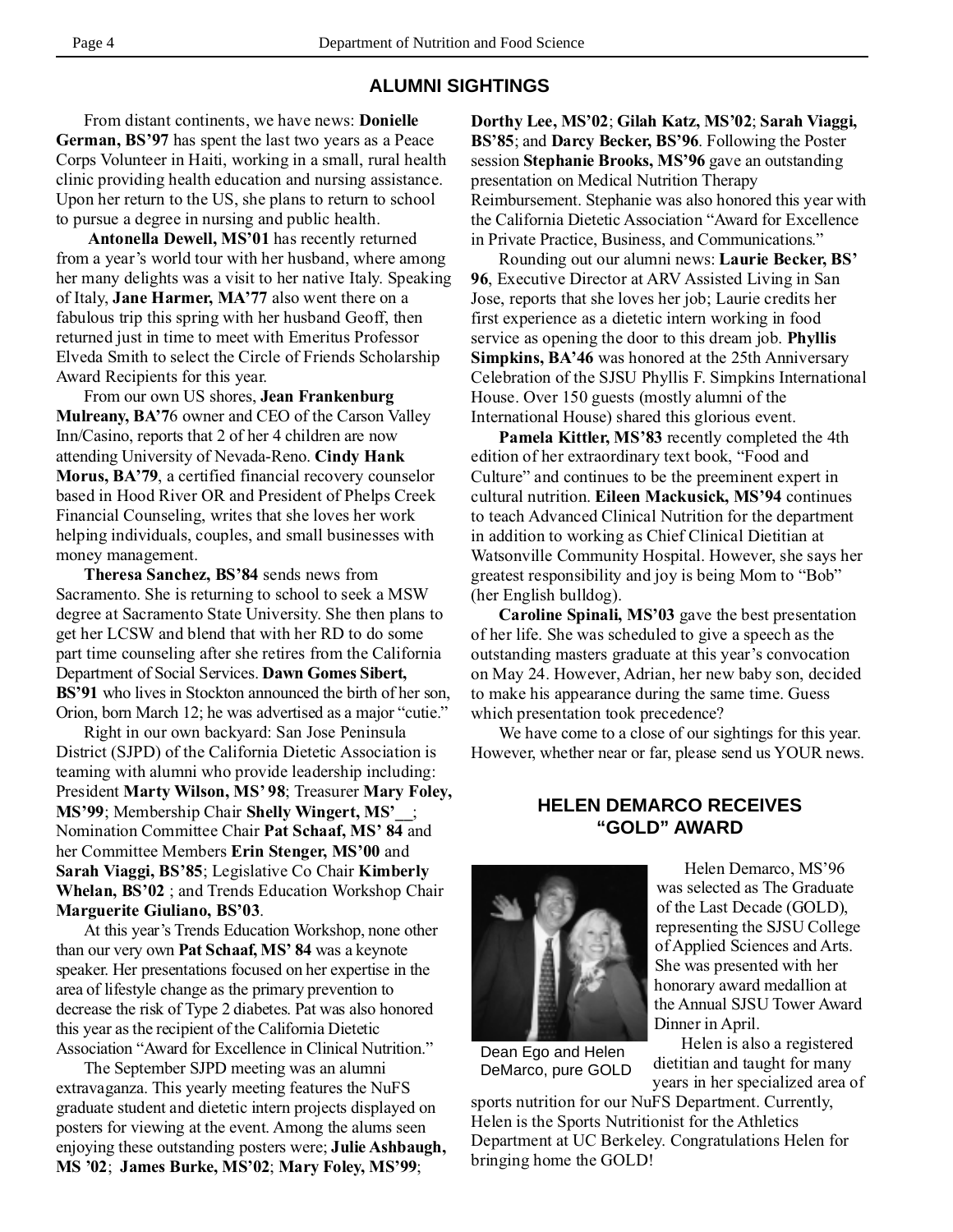# **SALUTE TO THE STARS NUFS BRINGS HOME THE GOLD!**

by Purvi Shah

This year's College of Applied Sciences and Arts (CASA) Awards Reception was held in the Barrett Ballroom on May 5, 2003. The theme of this reception was "Salute to the Stars," and the stars were all gold in the Nutrition and Food Science (NuFS) Department. Eight students, one alumna, and two faculty members from our department were honored with awards presented by Dr. Michael Ego, CASA Dean.

**Jennifer Jusinki** received the Dean's Undergraduate Scholarship Award, and represented the NuFS Department



Molly Rauen celebrates with son Ray and daughter Margie (front); Lucy McProud, Caroline Fee, and husband Gene (back)

topic was "The characteristics and needs of children and adolescents with type 2 diabetes mellitus in

for outstanding accomplishments in scholarship and service. Three of our graduate students received awards for Outstanding Graduate Research. **Shoshanah Orzech's** research

Santa Clara County." **Monica Shah's** outstanding graduate research was entitled, "The effects of treatment on body weight, dietary intake, and exercise patterns in newly diagnosed individuals with obstructive sleep apnea."

**Megan Stebbins** also received an award for her outstanding graduate research. See details on page 1.

The Outstanding Thesis Finalist Award went to **Sripriya Ravi**,. Her topic focused on metabolic needs in

nematodes and was entitiled, "Phenylalanine requirement and blockage in its biosynthesis in C. Elegans."

Three of our remarkable students also received CEED Awards. These awards are given to students in recognition of their extraordinary contributions to enhancing equity and diversity on the SJSU campus and in the community. **Judith Pierre** and **Karen Rubio** received Recognition Awards, while **Manuel Villacorta** received the CEED Distinguished Service Award.



Kathy Sucher and son Alec

The "Salute to the Stars" included the Dean's Outstanding Faculty Awards.These college-wide awards are very prestigious, as the award recipients are chosen from the entire faculty in all nine departments of the College of Applied Sciences and Arts. **Dr. Kathryn Sucher** received

#### **DISTINGUISHED ALUMNA OF THE YEAR MARY (MOLLY) RAUEN, MA, RD**

Mary (Molly) Rauen, MA, Home Economics, 1978, has been chosen as the Distinguished Alumna of the Year for her extraordinary dedication and support to the Nutrition and Food Science Department, formerly named the Department of Home Economics.

Her support and generosity to the department



have been directly responsible for the creation of an endowed Department of Nutrition and Food Science, Circle of Friends, Student Research Assistance Fund. This fund provides \$500 research grants to deserving graduate students who have innovative and cutting edge research proposals. In her honor, the fund will be formally named the "Molly and Gene Rauen Endowed Graduate Student Research Assistance Fund."

As a graduate student herself, Molly completed ground breaking research, "A Study of Some Dietary and Food Selection Changes in Selected Jejunoileal Bypass Patients," which focused on the post-operative relationship between food consumption and the recovery of jejunoileal bypass patients (Jejunoileal bypass was one of the first surgical bypass procedures used to treat people suffering from morbid obesity).

Molly presented her research at the American Dietetic Association annual meeting, and her manuscript was published in the Journal of The American Dietetic Association. Now, Molly's gift will allow many more students to pursue their own quality research projects, and also be published in prestigious professional journals..

Molly Rauen's lasting legacy will, truly, enrich the academic reputation and prestige of the entire department.

the Dean's Outstanding Faculty Award for Service and **Dr. Radesh Palakurthi** won the Dean's Outstanding Faculty Award for Research.

The final event of the evening was the presentation of the Distinguished Alumni Awards to nine awardees, one from each department. The NuFS alumna recipient was **Molly Rauen**, who earned her MA in Home Economics in 1978 when she completed ground breaking research (please see accompanying article for details). Molly has given this opportunity to today's NuFS students by creating the "Molly and Gene Rauen Endowed Graduate Student Research Assistance Fund.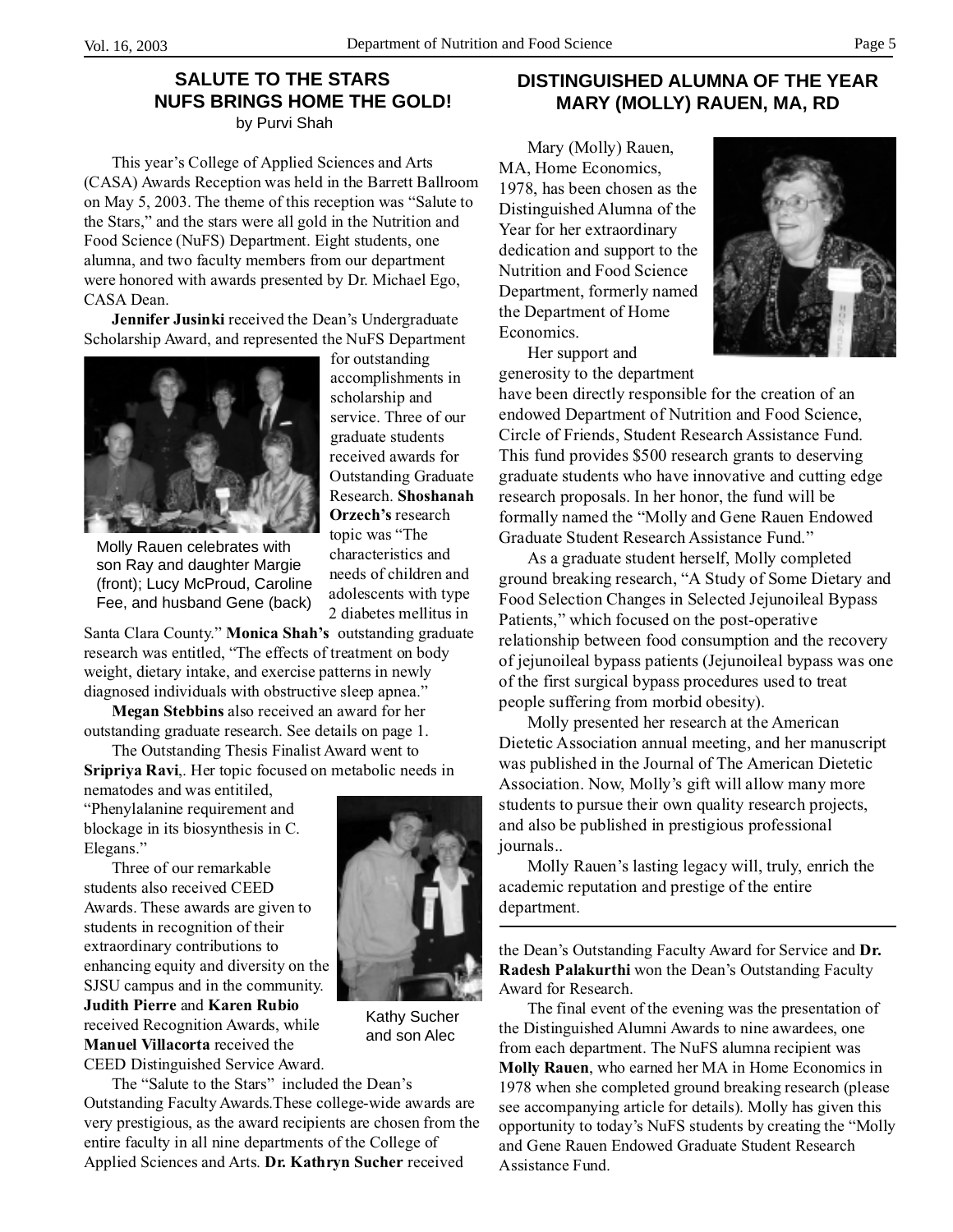$\overline{\mathbf{u}}$ 

|                          | "RESEARCH ACCOMPLISHMENTS"<br><b>NUFS MASTER OF SCIENCE</b><br>Fall 2002/Spring 2003/Summer 2003<br><b>Thesis and Project Titles</b>                                       |
|--------------------------|----------------------------------------------------------------------------------------------------------------------------------------------------------------------------|
| Carolyn Agamao           | Evaluation of a Clinical Model                                                                                                                                             |
| <b>Michelle Chaudoir</b> | <b>First Graders and Nutrition Education</b>                                                                                                                               |
| <b>Rachel Freiberg</b>   | Evaluation of the Effectiveness of a Hemodialysis Video as a Teaching Tool<br>for Nutrition Students                                                                       |
| Leleh Hajhasseini        | Freshman 15 (Dietary Changes of Freshman Students Upon Their Entry to<br>College)                                                                                          |
| <b>Teresa Harnden</b>    | Testing the Effectiveness of an In-Store Nutritionist on Changing Food<br>Purchasing Behaviors of Shoppers: A Supermarket Intervention                                     |
| <b>Youngseok Kang</b>    | The Antioxidant Activity of Raisins in Lipid Oxidation                                                                                                                     |
| <b>Tabussum Munir</b>    | Assessment of Parents' Beliefs Concerning the National School Lunch<br>Program                                                                                             |
| <b>Marily Oppezzo</b>    | Barrier Reduction in Participant Selected Versus Specifically Defined<br>Macro Nutrient Hypocaloric Diets                                                                  |
| <b>Molly Paulson</b>     | Outcomes Assessment of Students, Alumni and Employers/ Internship<br>Supervisors of Alumni of the Department of Nutrition and Food Science at<br>San Jose State University |
| <b>Judith Pierre</b>     | Assessment of Type 2 African-American Diabetes' Nutritional Knowledge;<br>Obstacles to Complying With Nutritional Recommendations and Strategies<br>Used to Overcome Them  |
| <b>Kara Schrandt</b>     | Development of a Food Frequency Questionnaire for Individualized<br>Patient Treatment at the Cardiac Therapy Foundation                                                    |
| <b>Monica Shah</b>       | The Effects of Treatment of Newly Diagnosed Sleep Disorders on Body<br>Weight, Dietary Intake, and Exercise Pattern                                                        |
| <b>Caroline Spinali</b>  | Evaluating the Use of Technology-Based Advising Media in the Nutrition<br>and Food Science Department of San José State University                                         |
| <b>Megan Stebbins</b>    | Survey of Selected Nutritional Health Programs of College Freshman                                                                                                         |
| <b>Laurie Steinberg</b>  | Survey of California Health Professionals Involved in Group Efforts to<br><b>Fight Childhood Obesity</b>                                                                   |
| <b>Manuel Villacorta</b> | Effects of Breastfeeding on Blood Glucose Regulation Among Overweight/<br>Obese Latino Women With Past History of Gestational Diabetes                                     |
| Carlyn Yee-Hicaiji       | Assessment and Intervention of Soda and Milk Consumption in High School<br><b>Students</b>                                                                                 |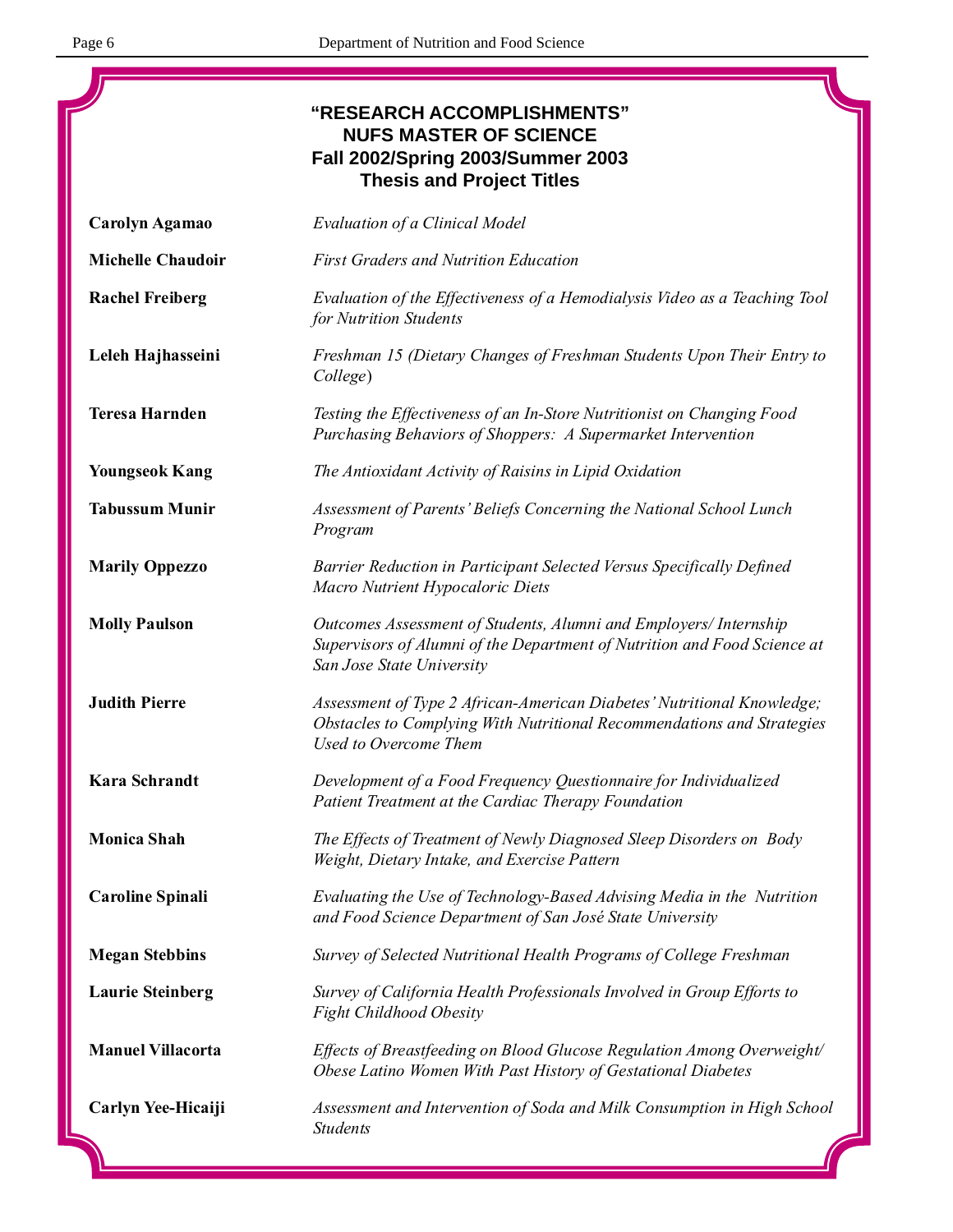



**STUDENTS SPARKLE WITH SUCCESS**



### **San Jose State University Equity and Diversity Enhancement Awards**

Karen Rubio Judith Pierre Manuel Villacorta

**San Jose State University Outstanding Award for Research**



Megan Stebbins

Monica Shah

#### **College of Applied Sciences and Arts**

**Dean's Undergraduate Scholarship** Jennifer Jusinski \$500

**Dean's Outstanding Graduate Research Award** Shoshanah Orzech Monica Shah Megan Stebbins

**Outstanding Thesis Finalist** Sripriya Ravi

#### **Circle of Friends Scholarship Awards**

**Jean Downes Scholarship** Traci Lasquete \$500

**Rose Tseng Scholarship** Han Le \$500

**Fern Wendt Memorial Scholarship** Angela Tsang \$500

# **Circle of Friends Research Assistance Awards**

Caroline Spinali \$500 Lakshmi Sridher \$500 **Stanford University Hospital Scholarship** Lauren Adams \$500

**Josephine & Frank Morris Scholarship Award** Manuel Villacorta \$175 Kasey Carter \$175

**Hal Adams Scholarship for Outstanding Student in Food Science and Technology** Angelo Corvino \$300

#### **Nutrition and Food Science Department Outstanding Student Awards**

**Baccalaureate Candidates** Nutrition/Dietetics: Marguerite Giuliano Packaging: Stefanie Harris Food Science: Thomas Low

**Masters Candidate** Caroline Spinali

#### **Service Awards**

Mark Diskowski Victor Frausto Patricia Kakunted Nancy Kowalski Traci Lasquete Han Le Karen Rubio Betsy Walter



Dr. McProud congratulates Manuel Villacorta and Megan Stebbins.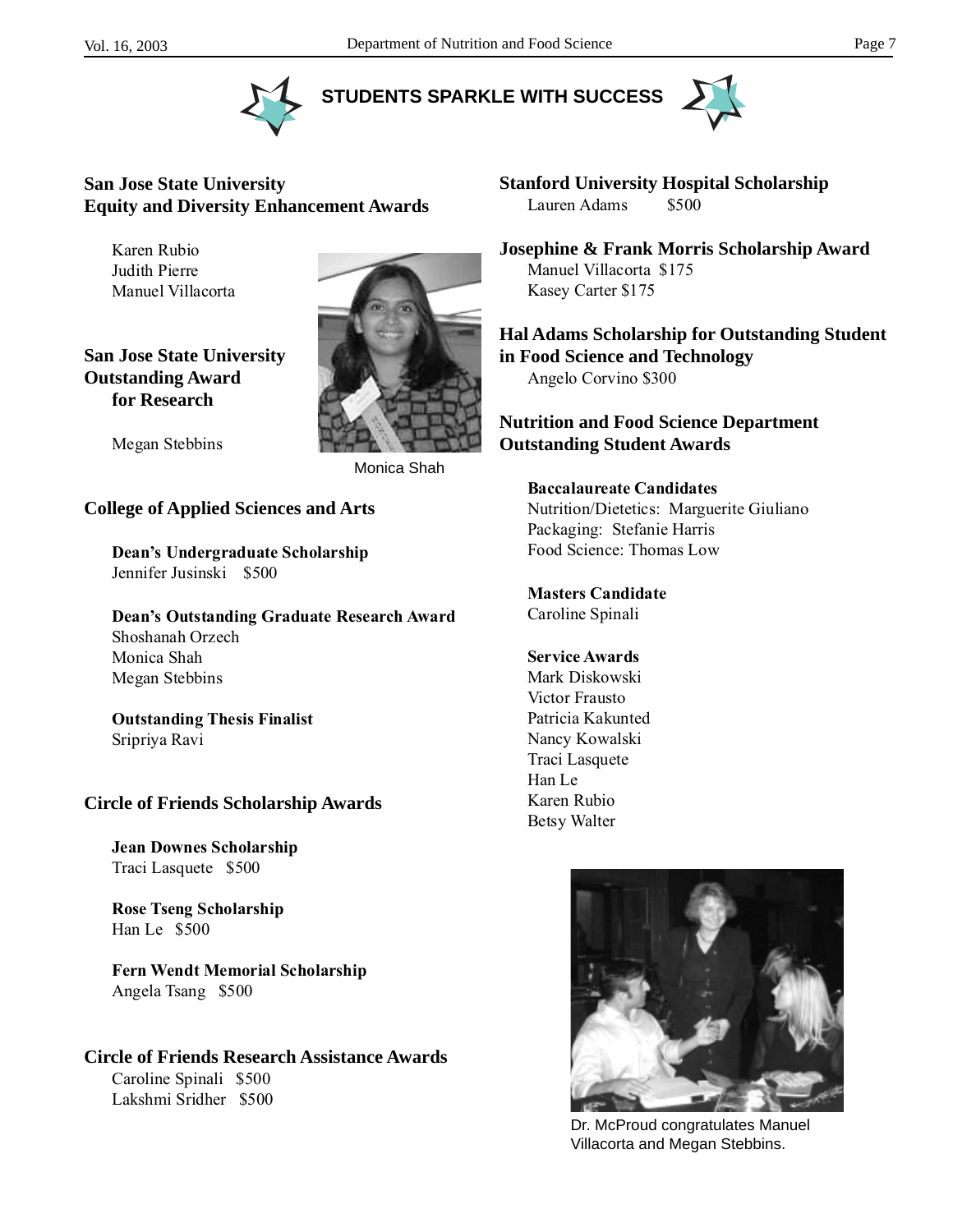# **DEPARTMENT OF NUTRITION AND FOOD SCIENCE Bachelor of Science Fall 2002/Spring 2003 Graduates**

#### **Dietetics**

Carter, Kasey Crewse, Elisha Chermak, Jacob Diskowski, Mark Frausto, Victoriano Galletti, Gina Gapuz, Michelle Giuliano, Marguerite Hayon, Lory Hurtado, Arianel Kakunted, Patricia Lasquete, Traci Le, Han Ngo, Khanh Rubio, Karen Walter, Betsy

#### **Food Science & Technology**

Corvino, Angelo Low, Thomas Yang, Li-Lan



Patricia Kakunted's beautiful smile says it all.

#### **DIETETIC INTERNSHIPS 2002-2003**

#### **External Dietetic Internships**

Michelle Chaudoir - John Hopkins Bayview Medical Center, Baltimore, MD Kasey Carter – University of Kansas Medical Center, Kansas City, KS Molly Paulson - Emory Hospital, Atlanta, GA Maria Saavdra - VA Medical Center San Juan, San Juan, Puerto Rico Kara Schrandt - Brigham & Women's Hospital, Boston, MA

#### **Internal Dietetic Internships**

Carolyn Agamao - Community Hospital of Monterey Peninsula. Sandy Burton - Kaiser Santa Teresa Hospital and Choices for Children Wei Chen - San Jose Regional Hospital Rachel Freiberg - VA San Francisco Hospital and Cupertino School District Laleh Hajhosseini - Good Samaritan Hospital Teresa Harnden - Oakland Unified School District and VA San Francisco Hospital Tabassum Munir - Valley Care Medical Center and Hayward Unified School District Marily Oppezzo - VA Palo Alto Hospital Judith Pierre - Oakland Kaiser Hospital and Oakland Unified School District Caroline Spinali - VA San Francisco Hospital and Choices for Children Megan Stebbins - Good Samaritan Hospital Manuel Villacorta - Meals on Wheels San Francisco and Kaiser San Francisco Hospital Kimberly Whelan - Salinas Memorial Hospital Carlynn Yee-Hicaiji - Sequoia Hospital



Traci Lasquete, Regina Wong, and Karen Rubio revel in the "crowning" moment.

#### **General Nutrition**

Bortolussi, Dominic Castillejos, Argelyn Chen, Erica Kowalski, Nancy Moran, Patricia Romo, Miriah Wong, Regina

#### **Packaging**

Fathi, Soudabeth Harris, Stefanie Little, Stephanie Merilos, Joshua Padilla, Armando Samjoy, Jeffrey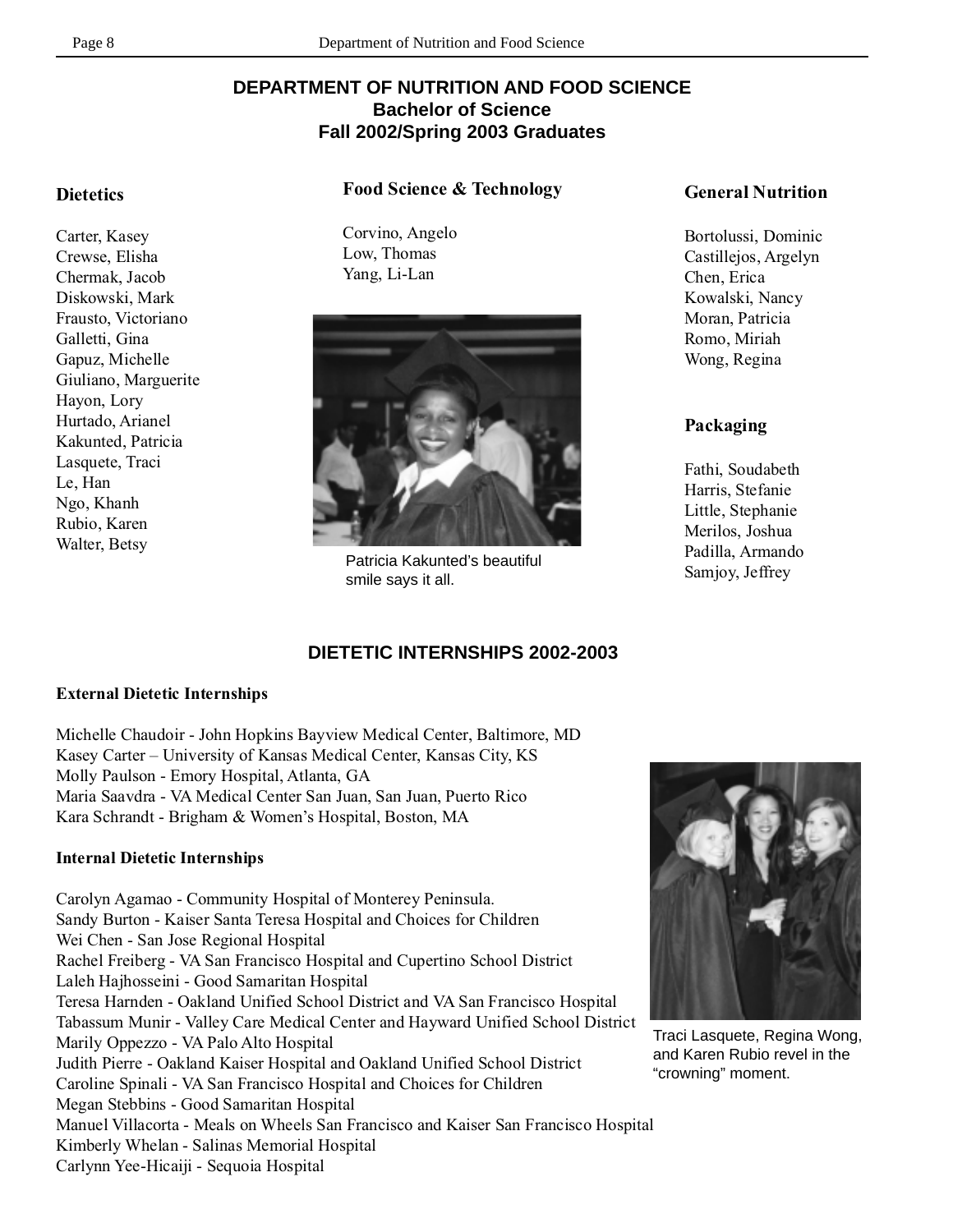# **NUFS STUDENT CLUB BREAKS ALL PREVIOUS RECORDS!**

by Sherry Adamski Butler



Nutrition Education Action Team (NEAT) pose after SJSU annual National Nutrition Month Fair



Henrietta Oberg, Student Club President, gives nutrition tips to SJSU student.

- **September got things off to a great start**. A Club Social was held where students meet the NuFS officers, mingled, and enjoyed friendship and food.
- **October picked up the pace**. Speaker, David Barron, took the Club on an amazing journey through the world of hypnosis, and spoke about life-style changes related to establishing healthy eating habits. In a second meeting, Pamela Goyan Kittler, MS, an alumna of SJSU, spoke about her expertise as a cultural nutritionist. She also discussed her book, Food and Culture and her many cultural food articles.
- **November kept things going strong**. Mr. Bud Charlick, Manager of Monterey Mushroom, Inc., spoke about his 14 years in Product Development and Quality Assurance and his 40 year experience as a Food Scientist in private industry. A second meeting was held where Patricia Lam, RD, also an alumna of SJSU, talked of her career in nutrition, clinical dietetics, and public health.
- **February kicked off the spring semester activities**. Jennifer Styles, MA, RD, SJSU Campus Nutritionist, described how she made her way to SJSU, and the activities that take place at the SJSU Health Center.
- **March came on strong**. The Club members practiced their nutrition education and counseling skills at the annual National Nutrition Month Fair held in the student union. Later in the month, Alan Roth, of Second Harvest Food Bank, came to speak to the Club about the indispensable role of this organization within the community.
- **April kept the Club in the lead position**. Marty Wilson, MBA, MS, RD, President, San Jose-Peninsula District of the California Dietetic Association, shared her expertise "Teaching Weight Management." In a second meeting, Denise Tomanek, RD at Kaiser of Santa Teresa, spoke to the Club about being a registered dietitian in a hospital setting.
- **May brought a record breaking finish**. The club did fundraising for Convocation, by holding a raffle and selling delectable, chocolate covered strawberries. All agreed it was the best year ever!

# **PACKAGING STUDENT CLUB BIDS FAREWELL**

by Michael Borchers

2003 has been a very eventful semester for the Packaging Program! The biggest news is the undergraduate packaging concentration has shifted from the NUFS Department to the Department of Industrial Engineering, effective Fall 2002. However, there are still several students completing their coursework under NUFS. Due to this transition, the Student Packaging Association is currently very small, but it is exciting to see the new faces of engineering students interested in packaging. The Student Club and Packaging faculty will truly miss the incredible support and enthusiasm they have experienced in the Nutrition and Food Science Department!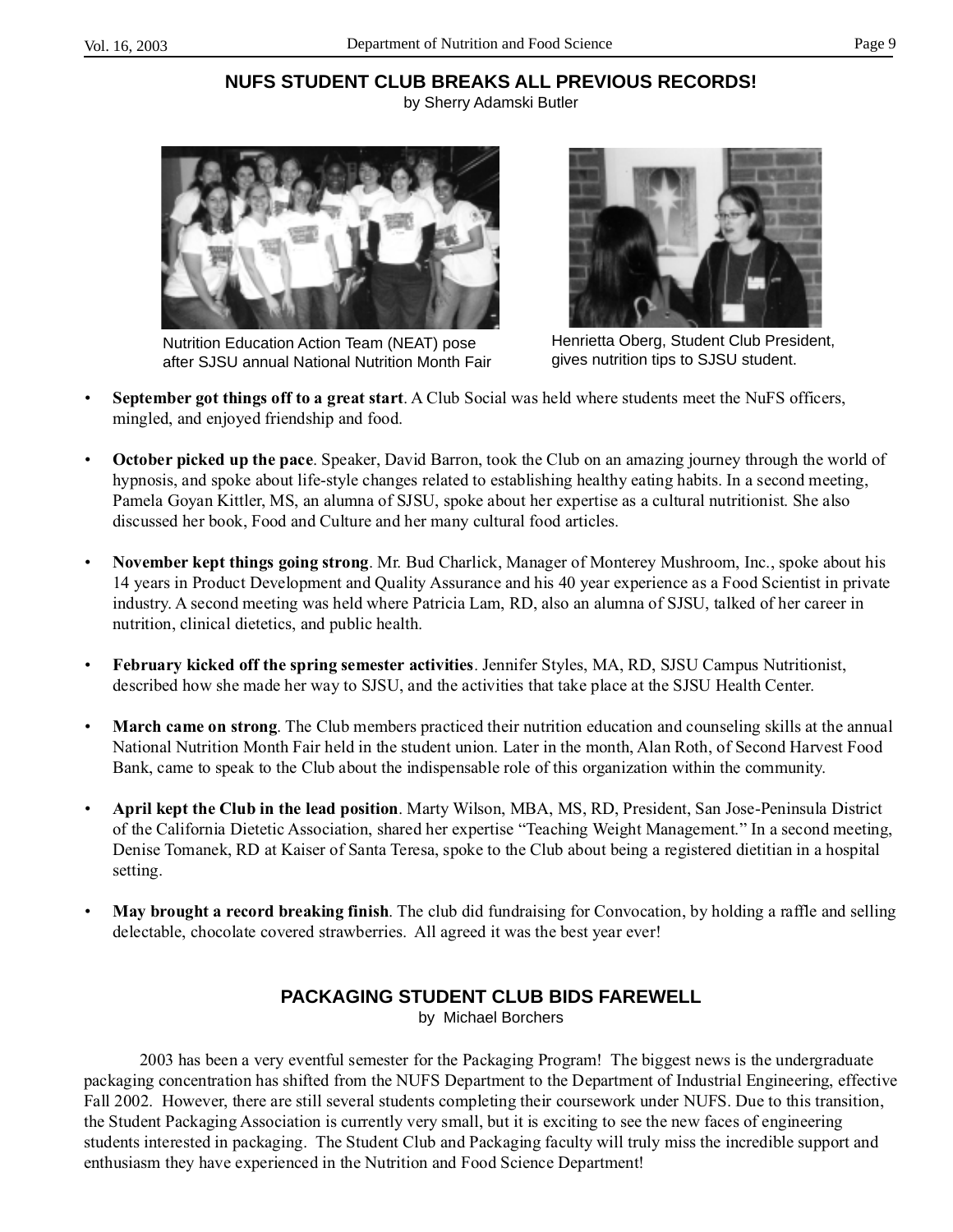# **THE JOYS OF GRADUATION**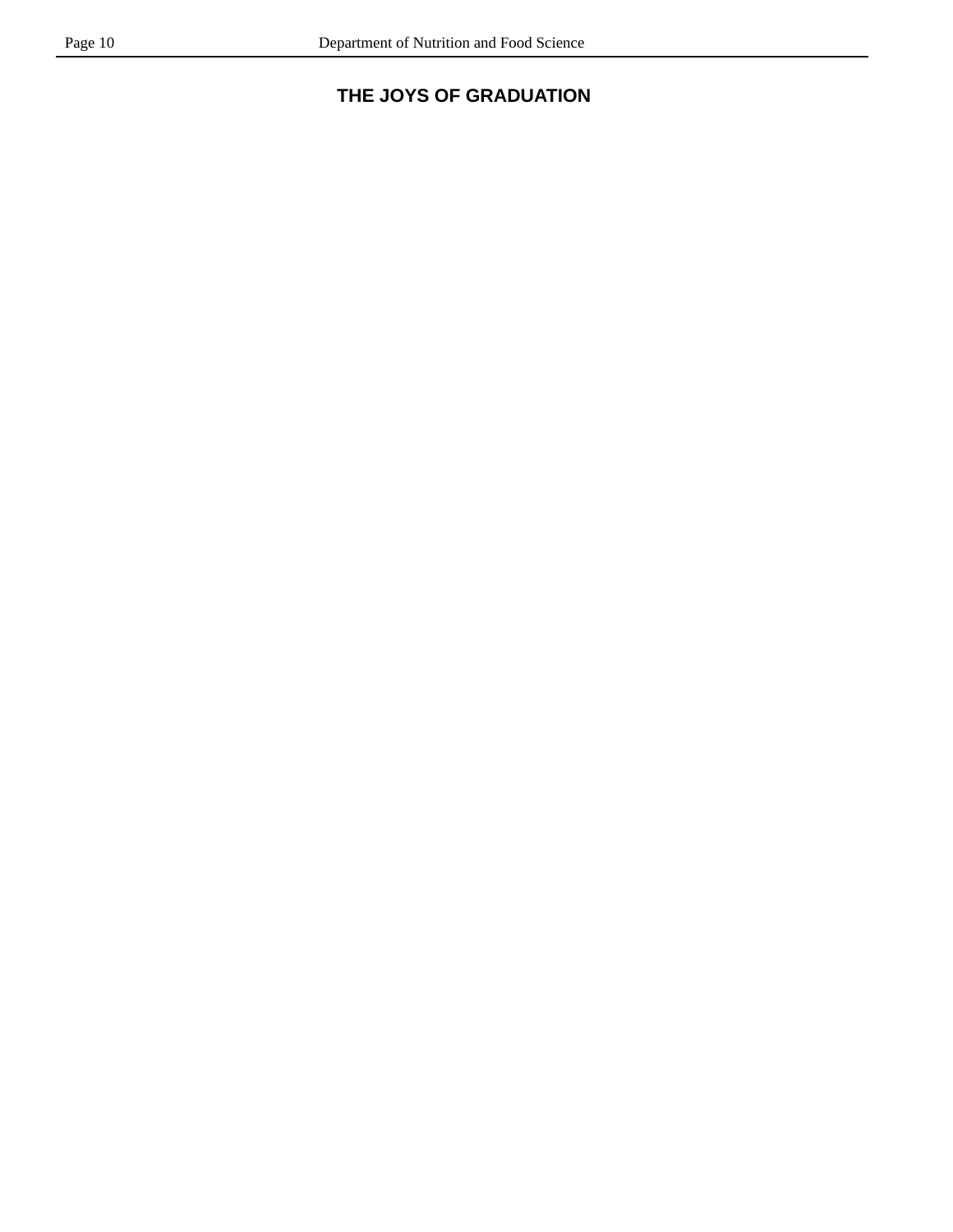# **2003 CIRCLE OF FRIENDS DISTINGUISHED HONORARY MEMBER**



Dr. Christopher Gardener, renowned nutrition researcher and educator, was recognized on May 24 as the SJSU Department of Nutrition and Food Science, Circle of Friends, 2003 Distinguished Honorary Award Recipient.

After graduating from Colgate University with his BA degree in Philosophy, Dr.

Gardener went on to earn his PhD in Nutritional Sciences from UC Berkeley. He then spent an additional five years doing post doctoral work as a research associate with the Stanford Center for Research and Disease Prevention. In 2001, Dr. Gardner was appointed and continues to serve as an Assistant Professor for Research in the Department of Medicine at Stanford University.

Dr. Gardner's reputation as a researcher is known far and wide. He has 17 research publications and 3 book chapters to his credit, and recently accomplished an amazing feat: He was awarded not one, two, or three, but **four** major National Institutes of Health (NIH) Nutrition Research grants. Specifically, these grants are studying the Effect of Soy Isoflavones on the Prostate, Breast, and Bone; Ginkgo Biloba and Vascular Function; Effect of Garlic on Plasma Cholesterol; and Potential Benefits and Risks of Popular Weight Loss Diets (Atkins, Zone, Ornish, and Traditional approaches).

Dr. Gardner is in constant demand as a keynote speaker, and never fails to capture an audience with his charm, deep insights, and gift of translating nutrition research into real world application. In fact, he is the master of communicationg what it all "really means."

At this year's Circle of Friends Reception which was, once again, held in concert with the department's Graduation Celebration and Convocation, Dr. Gardner graciously accepted his Distinguished Honorary Award. He spoke on his personal path to becoming a vegetarian and how this lead to his passion for pursuing a career as a nutrition researcher.

Dr. Christopher Gardner truly exemplifies what the Circle of Friends is all about: **passion** for quality, success, and commitment to excellence. The Circle of Friends recognizes with great honor and appreciation, Dr. Christopher Gardner as its 2003 Distinguished Honorary Award Recipient.

#### **CIRCLE OF FRIENDS CANNOT BE BROKEN!**

Our "Circle" cannot be broken! Difficult times only strengthen the Circle of Friends' resolve to help students in need.

A 10% increase in tuition, last semester, hit students hard. Fees went from \$957 to \$1044. An additional 30% increase is planned for Fall after the California State budget is finalized. Thus, another \$313 will be added, bringing tuition to \$1357 per semester.

Students' backs are against a wall. Many simply cannot afford to pay these extra fees. Thus, to help offset the 40% increase in tuition, this year's major project is to build each of our Circle of Friends Scholarship Awards to \$1000. Donations can be directed to one of our specific, established scholarship funds: Jean Downes, Elveda Smith, Rose Tseng, and Fern Wendt. What a meaningful way to honor one of these former "Professors" who did so much for so many.

If you would like to fund your own \$1000 scholarship (or fund one to honor someone else) just write the specific honoree's name on the bottom of your check. Right now, your help in more important than ever. You are, truly the foundation on which we have built 10 years of remarkable accomplishments.

Please send in your gift today and join our distinguished membership. (An application is provided with this newsletter).

# **CIRCLE OF FRIENDS CELEBRATES ITS 10 YEAR ANNIVERSARY!**



The "Circle of Friends," a coalition of alumni, faculty, students, and friends, has joined together to sustain the department's dedication to excellence. Our members' generosity and caring have made so many things possible. Here are just a "few" major accomplishments:

- Creation of a "Teaching Toolbox," including videos and models, to enhance student learning
- Realization of a Department Web Site of the highest quality and professional caliber
- Funding Student Research Assistance Awards
- Purchase of "BodyGem," an instrument that measures resting body metabolism
- Purchase of a Bioelectric Impedance Analyzer, an instrument that measures body composition
- Enhancement of Student Scholarships: \$200 is given every year to build each of the Circle of Friends' Elveda Smith, Jean Downes, Fern Wendt, and Rose Tseng Scholarship Funds
- Sponsorship of the Student Convocation and Celebration: \$1000 is given each year to the Student Club to enable all graduates to participate in this "once in a lifetime" event
- Production of a yearly Member's Only Directory for networking